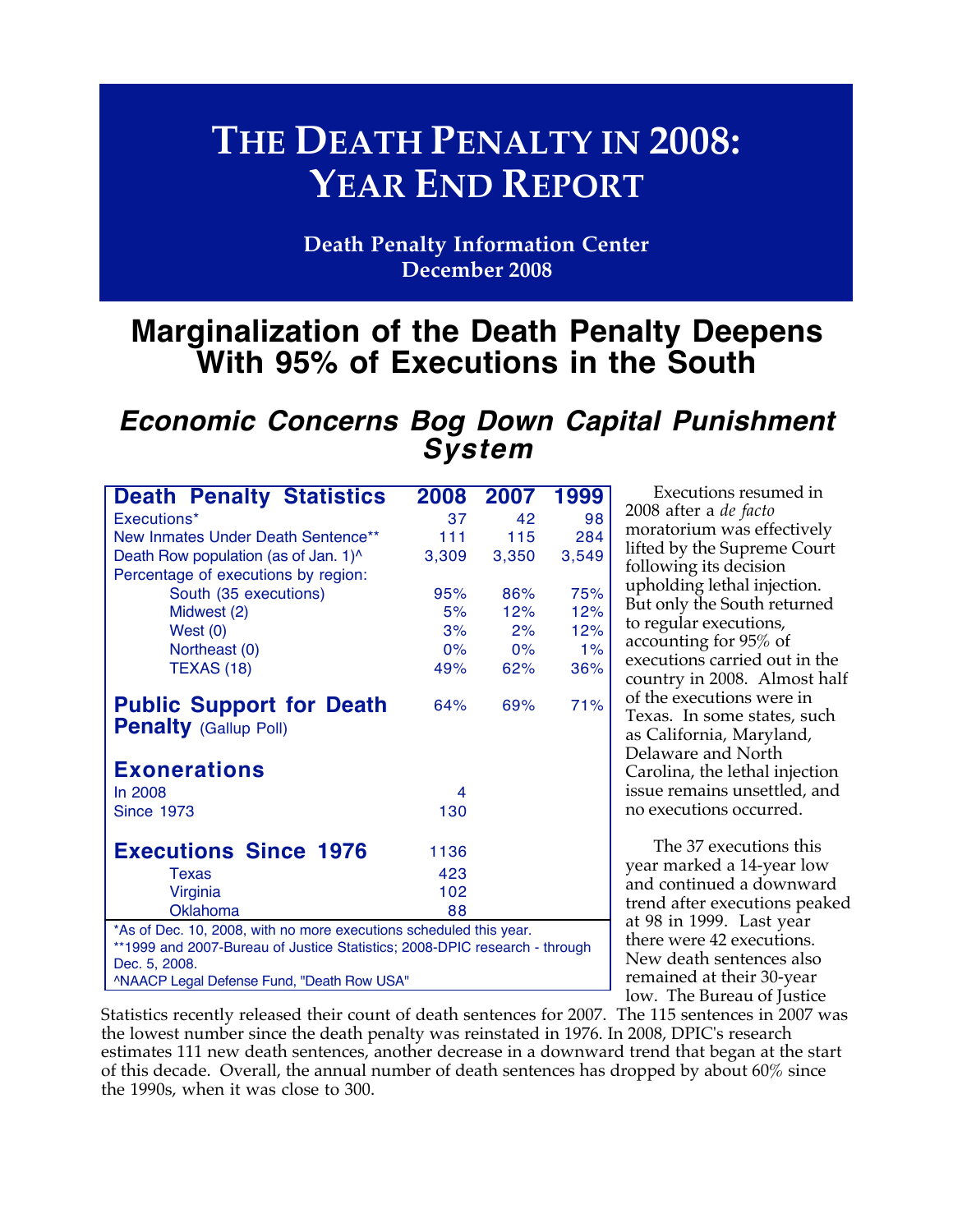Since executions had been on hold for almost eight months (Sept. '07-April '08) as the Supreme Court considered the lethal injection issue, it was expected there could be a surge of executions in 2008, depending on the Court's decision in *Baze v. Rees.* When the Court upheld Kentucky's lethal injection process in *Baze,* many execution dates were set. However, stays of execution were frequent as the traditional problems with the death penalty returned. Only 9 states carried out executions in 2008, and only one of those was outside of the south – Ohio.

The latest Gallup Poll (October 2008) indicated that the public still supports the death penalty in theory. Support for capital punishment was 64%, a decline from the 69% support in 2007. The high point for endorsement of the death penalty came in 1994, when 80% supported it. When the death penalty is compared with practical alternatives such as a sentence of life in prison with no parole, support is much lower, with most polls indicating public support for true life sentences to be equal to or greater than support for the death penalty.

## **Stays of Executions and Exonerations Illustrate Problems**

Over 25 executions were stayed as courts grappled with such issues as mental illness, possible innocence, and ineffective representation in capital cases. Two of the cases in which stays were granted illustrate how close some defendants come to execution even when egregious legal problems exist. Troy Davis came within hours of execution in Georgia despite an international outcry for review. His death seemed imminent when the Supreme Court allowed a stay to expire without granting a hearing on his innocence claim. Seven of the witnesses who testified against Davis have recanted their testimony, and some say another man, one of the witnesses who did not recant, has admitted to the crime. The U.S. Court of Appeals for the  $11<sup>th</sup>$  Circuit granted a stay to review his claim and may rule on whether execution of a convicted person with strong evidence of innocence violates the constitution.

In Texas, Charles Hood also repeatedly came close to execution despite evidence the prosecutor and the judge at his original trial had earlier engaged in an intimate relationship. Numerous legal ethicists declared such a conflict of interest compromised the death sentence and should have been revealed. Nevertheless, Hood was belatedly granted a stay only to permit the Texas Court of Criminal Appeals to review his mental capacity claim.



### **Exonerations and Commutations**

Innocence remains the most compelling issue for many people as they consider their position on the death penalty. Four more inmates were freed from death row in 2008, bringing the total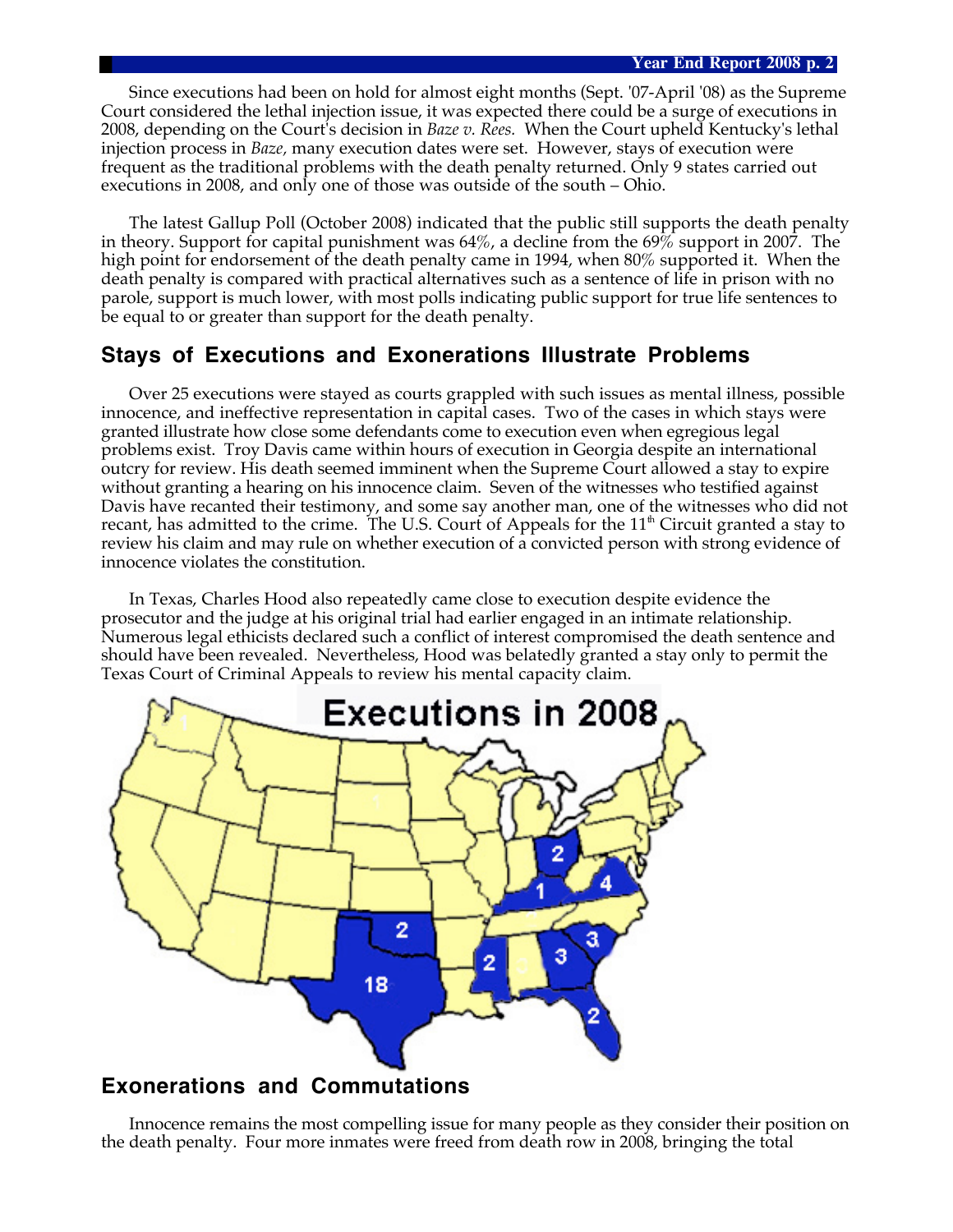number of exonerations since 1973 to 130. All charges were dismissed against Kennedy Brewer in Mississippi and Michael Blair in Texas after the two men were cleared through DNA testing. Charges against Levon Jones and Glenn Chapman in North Carolina were dismissed on other grounds. In Jones's case, the state's star witness, Lovely Lorden, admitted, "Much of what I testified to was simply not true." A detective coached her on what to say, and she collected \$4,000 from the governor's office for offering clues leading to Jones's arrest. Chapman's conviction was thrown out because of withheld evidence and ineffective representation. All four defendants were members of racial minorities. It took an average of 14 years between their convictions and exonerations.

| <b>Executions by</b><br><b>State</b> | 2007 2008      |                         |
|--------------------------------------|----------------|-------------------------|
|                                      |                |                         |
| Texas                                | 26             | 18                      |
| <b>Virginia</b>                      | O              | 4                       |
| Georgia                              |                | 3                       |
| South Carolina                       |                | 3                       |
| Florida                              | 0              | $\overline{\mathbf{2}}$ |
| <b>Mississippi</b>                   | 0              | $\overline{\mathbf{2}}$ |
| Ohio                                 | 2              | $\overline{\mathbf{2}}$ |
| <b>Oklahoma</b>                      | 3              | $\overline{2}$          |
| <b>Kentucky</b>                      | 0              | 1                       |
| <b>Alabama</b>                       | 3              | 0                       |
| Arizona                              | 1              | 0                       |
| Indiana                              | $\overline{2}$ | 0                       |
| South Dakota                         |                | 0                       |
| Tennessee                            | 2              | 0                       |
| <b>TOTALS</b>                        | 42             | 37                      |

Four death row inmates had their death sentences reduced to life without parole this year: John Spirko in Ohio by Gov. Strickland; Samuel Crowe in Georgia by the Board of Pardons; Percy Walton in Virginia by Gov. Kaine; and Kevin Young in Oklahoma by Gov. Henry. Officials do not always provide a principal reason for granting clemency, but in Spirko's case residual doubt about his guilt was cited. Crowe had been an exemplary inmate on death row and showed remorse. Walton suffered from severe mental illness. And in Young's case, his death sentence was considered disproportional to his offense.

## **Decline in Death Sentences**

Since 2000 there has been a marked decline in death sentences in the U.S. Every region of the country and every state which averaged one or more death sentences per year has seen a decline in the annual number of death sentences

between the 1990s and the 2000s, including the major death penalty states of Texas, Florida, and California. A notable exception to this pattern is the federal death penalty, where the average number of death sentences has *increased* markedly since 2000. The federal death penalty law was greatly expanded in 1994. During the Bush administration there was an emphasis on using the federal law more broadly.

| <b>REGION</b> | Change in average annual number of death<br>sentences between 1990-99 and 2000-07 |
|---------------|-----------------------------------------------------------------------------------|
| Northeast     | $-53\%$                                                                           |
| South         | $-44%$                                                                            |
| Midwest       | $-57\%$                                                                           |
| West          | $-43%$                                                                            |
| Federal       | +50% (1995-99 compared to 2000-07; the federal                                    |
|               | death penalty was expanded in 1994)                                               |

This overall drop in death sentences during the 2000s occurred even though the murder rate remained approximately constant during the past seven years. In 2007, the last year for which data are available, the national murder rate was 5.6 murders per 100,000 people, a small decrease from 5.7 in 2006 and a small increase from 5.5 in 2000.

Because executions declined during the same period that death sentences decreased, the size of death row changed only slightly. Nevertheless, the pattern there also reflects a decline in the use of capital punishment. After increasing every year from 1976 until 1999, the size of death row has decreased. As of January 1, 2008, there were 3,309 inmates on death row. The federal death row, however, more than doubled between 2000 and 2008.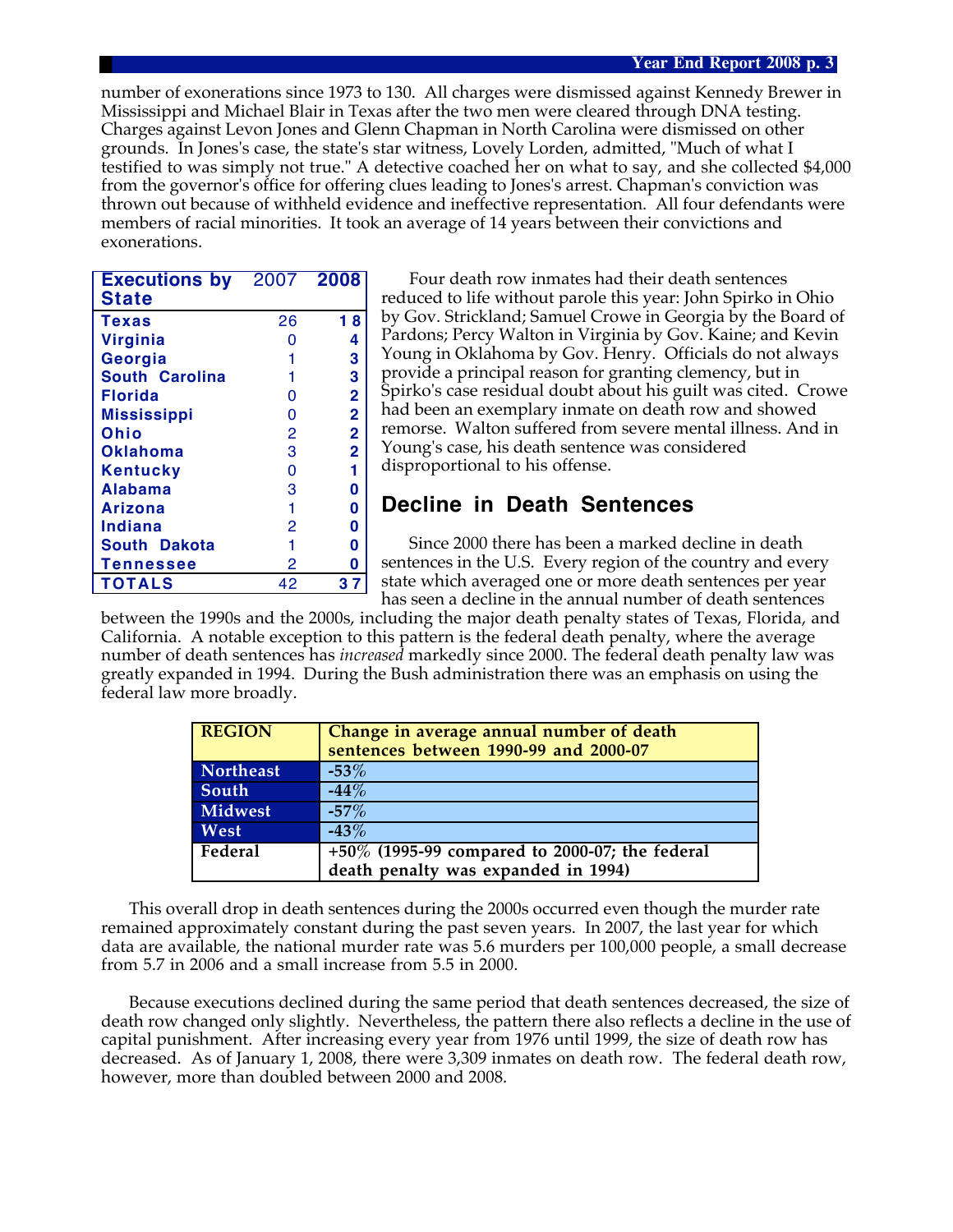### **Costs of the Death Penalty Affecting States**

As the economic crisis affected most of the country, the criminal justice system was not spared. Death penalty cases stood out because they require enormous expenditures on a single defendant, with little expectation the actual sentence will ever be carried out. In 2007 the average time between sentencing and execution grew to 12.7 years, marking the third year in a row it was over 12 years. In 1990 by comparison, the average time to execution was about 7 years.

Lengthy death penalty cases also reflect higher costs, as defendants are kept on death row longer and re-trials are conducted to correct for prior errors. A report from the California Commission on the Fair Administration of Justice estimated that the state was spending about \$138 million per year on the death penalty, and another \$95 million per year is needed to repair a system they described as "broken," "dysfunctional," and "close to collapse." The annual costs include incarcerating 670 inmates on death row at \$90,000 per inmate per year over the costs of incarcerating a prisoner serving a life sentence. Inmates have to wait about 4 years before being assigned an attorney for their first appeal, so \$360,000 is spent per inmate before an appeal is even begun. At the same time, California is experiencing a severe budget crisis in which basic services such as schools, libraries, and law enforcement are facing cut backs.

In New Mexico, the state supreme court unanimously ruled death penalty prosecutions would have to be abandoned if the legislature did not provide more money for indigent defense. The legislature refused to allocate the necessary funds, putting the death penalty in doubt. A similar warning came from the Utah Supreme Court, which unanimously held death sentences would be overturned if sufficient funds were not provided for appeals:

It is the duty of the legislative branch to provide for adequate defense of capital defendants, including sufficient resources to attract, train, compensate, and support legal counsel. It is left to the legislative branch to determine how best to accomplish this goal. However, it falls to us, as the court of last resort in this state, to assure that no person is deprived of life, liberty, or property, without the due — and competent — process of law. **Without a sufficient defense, a sentence of death cannot be constitutionally imposed.** This basic concept is bedrock upon which our constitutional government stands. *Archuleta v. Galetka*, No. 20070228 (Utah S. Ct. Nov. 7, 2008) (emphasis added).

Both New York and New Jersey recently abandoned the death penalty after weighing the merits of a system in which tens of millions of dollars were being spent with virtually nothing to show for it. In Maryland, a state commission headed by former U.S. Attorney General Benjamin Civiletti heard testimony that each of the state's five executions cost about \$37 million, when all costs were taken into account. The Commission voted 13-7 to recommend abolition of the death penalty, citing problems of innocence, racial disparities, and costs. A General Assembly vote on abolition is expected early in 2009.

## **Supreme Court Justices Voice Deep Concerns**



In 2008, some Supreme Court Justices expressed serious concerns about the process in death penalty cases. Justice Stevens (pictured) went the furthest, calling the death penalty "the pointless and needless extinction of life." While concurring in *Baze v. Rees*, the lethal injection case, he announced he no longer believes the death penalty is constitutional:

I have relied on my own experience in reaching the conclusion that the imposition of the death penalty represents "the pointless and needless

extinction of life with only marginal contributions to any discernible social or public purposes. A penalty with such negligible returns to the State [is] patently excessive and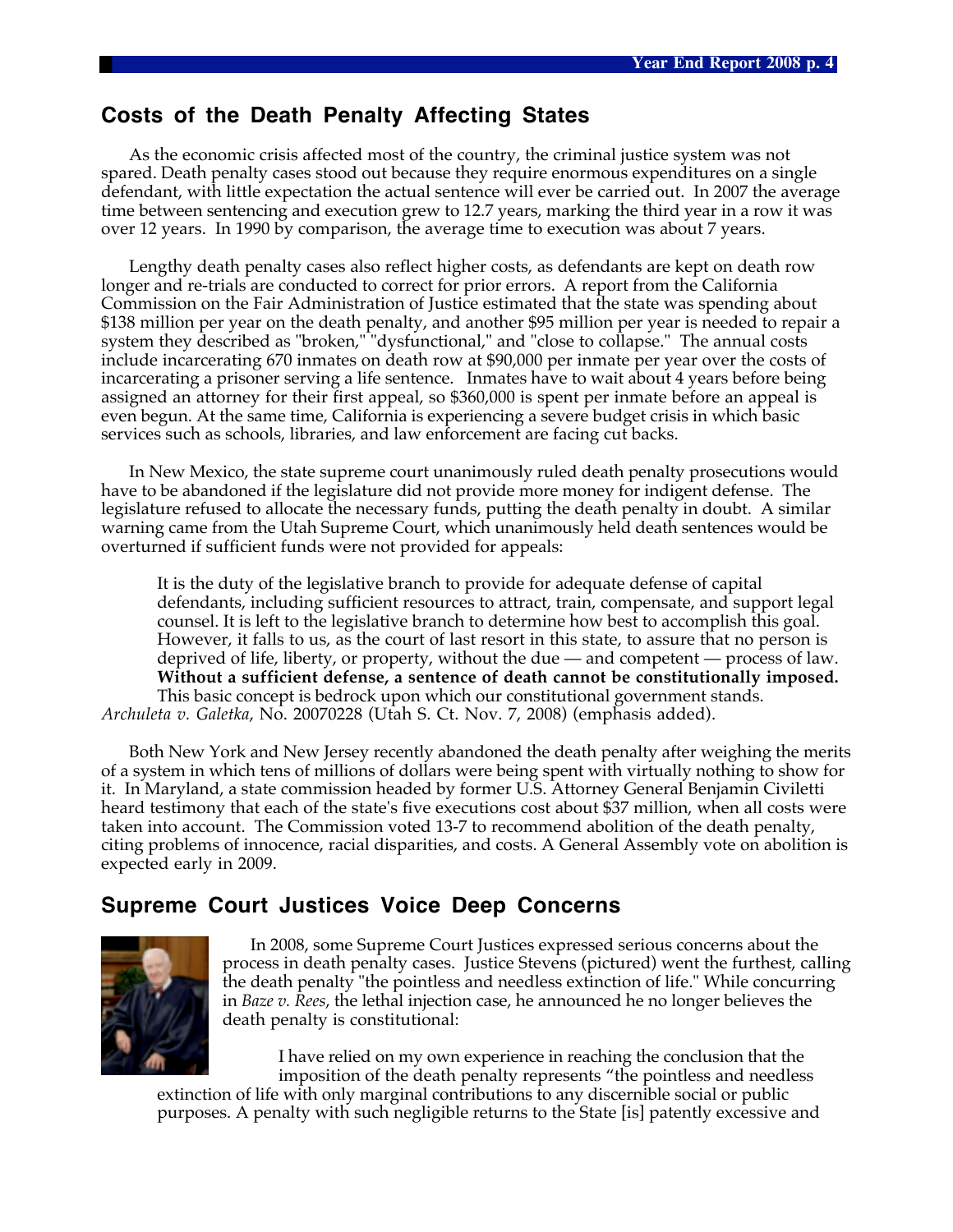cruel and unusual punishment violative of the Eighth Amendment." (quoting Justice White in *Furman v. Georgia*).

The Court rejected the expansion of the death penalty to non-homicide offenses against individuals in *Kennedy v. Louisiana*. The defendant, Patrick Kennedy, was convicted of raping his stepdaughter and sentenced to death under a 1995 Louisiana law that broadened the death penalty.

After the Court agreed to hear the case, at least five states (Alabama, Missouri, Colorado, Mississippi, and Tennessee) considered expanding the death penalty to include the crime of child rape; all of those bills were defeated. In striking down the law, the Court went beyond the statute's technical flaws, and even beyond the crime of child rape. Justice Kennedy, writing for the majority, warned about broader problems with the death penalty: "When the law punishes by death, it risks its own sudden descent into brutality, transgressing the constitutional commitment to decency and restraint." He took into account the many dangers of the death penalty and concluded it should be restricted to homicides:

Difficulties in administering the penalty to ensure against its arbitrary and capricious application require adherence to a rule reserving its use, at this stage of evolving standards and in cases of crimes against individuals, *for crimes that take the life of the victim*. (emphasis added).

In other cases Justices commented about the death penalty even when the Supreme Court refused to grant review. The Court declined to review *Walker v. Georgia*, a case in which the defendant argued the Georgia Supreme Court should have compared his death sentence to other Georgia cases in which defendants did not receive the death penalty. Justice Stevens believed the case deserved review:

I find this case, which involves a black defendant and a white victim, particularly troubling. . . . Rather than perform a thorough proportionality review to mitigate the heightened risks of arbitrariness and discrimination in this case, the Georgia Supreme Court carried out an utterly perfunctory review. Its undertaking consisted of a single paragraph, only the final sentence of which considered whether imposition of the death penalty in this case was proportionate as compared to the sentences imposed for similar offenses. . . .

Particularly troubling is that the shortcomings of the Georgia Supreme Court's review are not unique to this case. . . .

And the likely result of such a truncated review—particularly in conjunction with the remainder of the Georgia scheme, which does not cabin the jury's discretion in weighing aggravating and mitigating factors—is the arbitrary or discriminatory imposition of death sentences in contravention of the Eighth Amendment.

Finally, the Court sent a signal it may want to restrict prosecutors' use of victim impact statements in death sentencing hearings. In *Booth v. Maryland,* the Court initially found such testimony to be unconstitutional because of the danger the jury could be overwhelmed by emotional statements from victims' family members about their suffering and loss. That decision was reversed a few years later in *Payne v. Tennessee*. This year, in *Kelly v. California*, the Court was asked to limit the extent of such victim statements. Three Justices dissented from the Court's refusal to take the case. (Four Justices are needed to grant review.) Justice Stevens, with Justices Breyer and Souter also dissenting, expressed his concerns about victim impact statements:

In the years since *Payne* was decided, this Court has left state and federal courts unguided in their efforts to police the hazy boundaries between permissible victim impact evidence and its impermissible, 'unduly prejudicial' forms…. Having decided to tolerate the introduction of evidence that puts a heavy thumb on the prosecutor's side of the scale in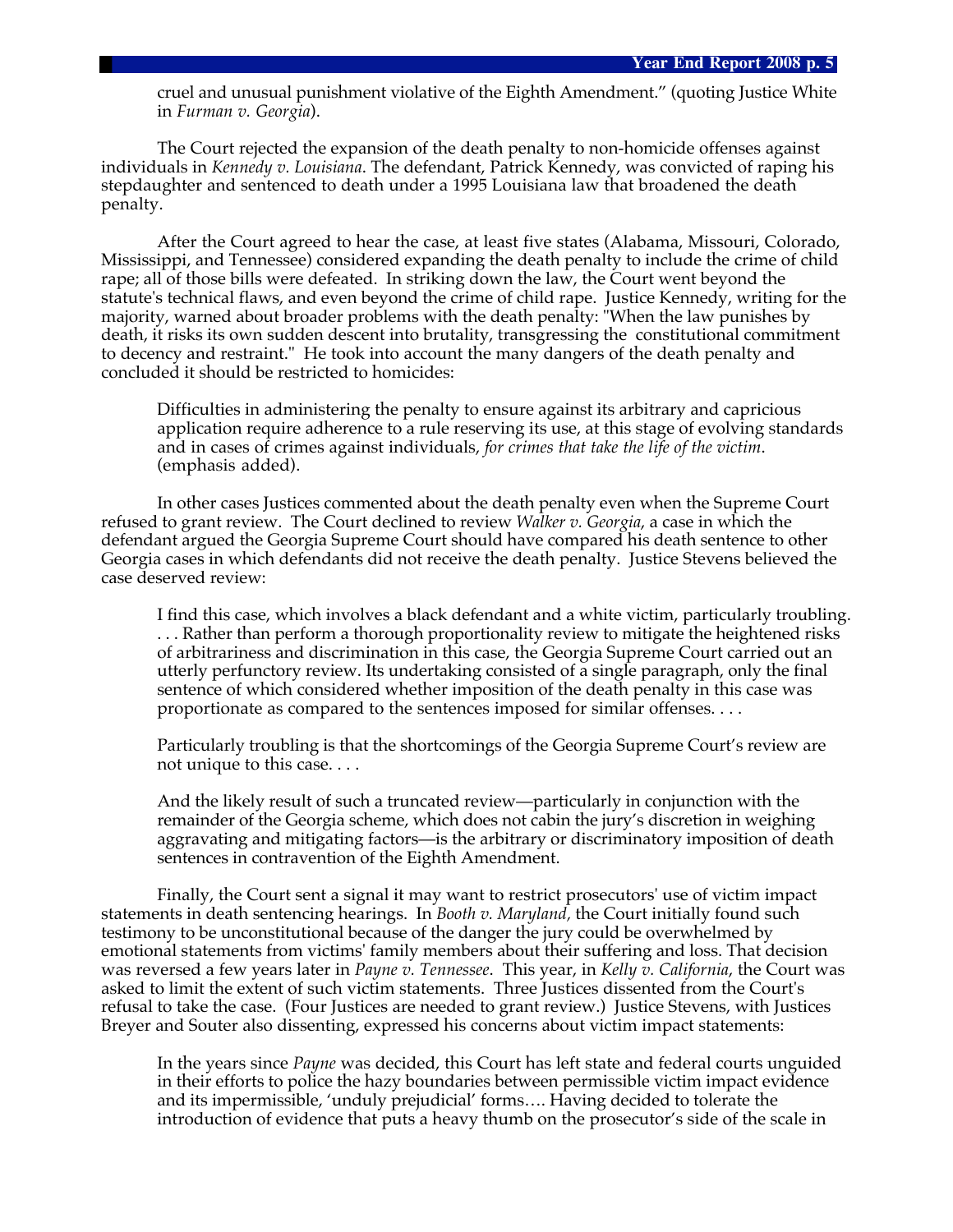death cases, the Court has a duty to consider what reasonable limits should be placed on its use.

## **New Voices**

Every year people who formerly supported the death penalty, or people who come from groups that the public assumes support the death penalty, such as law enforcement officers or family members of crime victims, voice strong concerns about the current practice of the death penalty. Among the more notable "new voices" this year are the following:



#### **Jeanne Woodward, former Director of the California Department of Corrections and Warden of San Quentin Prison**

I wish the public knew how much the death penalty affects their wallets. California spends an additional \$117 million each year pursuing the execution of those on death row. Just housing inmates on death row costs an additional \$90,000 per prisoner per year above what it would cost to house them with the general prison population.

A statewide, bipartisan commission recently concluded that we must spend \$100 million more each year to fix the many problems with capital punishment in California. Total price tag: in excess of \$200 million-a-year more than simply condemning people to life without the possibility of parole.

If we condemn the worst offenders . . . to permanent imprisonment, resources now spent on the death penalty could be used to investigate unsolved homicides, modernize crime labs and expand effective violence prevention programs, especially in at-risk communities. The money also could be used to intervene in the lives of children at risk and to invest in their education--to stop future victimization.

*Op-ed, Los Angeles Times, Oct. 2, 2008.*

#### **Kathy Garcia, whose nephew was murdered 20 years ago, testifying before the Maryland Senate Judiciary Committee:**

I've watched too many families go through this to make me believe the system will ever work. The death penalty divides families at the very time they need each other the most. *Catholic News Service, Mar. 8, 2008.*

#### **James Abbott, Police Chief, West Orange, NJ, and member of the New Jersey Death Penalty Study Commission:**

 I no longer believe that you can fix the death penalty. Six months of study opened my eyes to its shocking reality. I learned that the death penalty throws millions of dollars down the drain--money that I could be putting directly to work fighting crime every day--while dragging victims' families through a long and torturous process that only exacerbates their pain.

As a police chief, I find this use of state resources offensive. . . . Give a law enforcement professional like me that \$250 million, and I'll show you how to reduce crime. The death penalty isn't anywhere on my list.

*Op-ed, Fort Worth Star-Telegram, Jan. 20, 2008.*

#### **Donald McCartin, former Orange County (CA) Superior Court Judge, who sentenced nine men to death:**

It's a waste of time and taxpayers' money. It cost 10 times more to kill these guys than to keep them alive in prison. It's absurd. And imagine the poor victims' families having to go through this again and again.

*Orange County Register, Mar. 2, 2008 (All but one of the nine men Judge McCartin sentenced to death still remain on California's death row. One man died of a heart attack.)*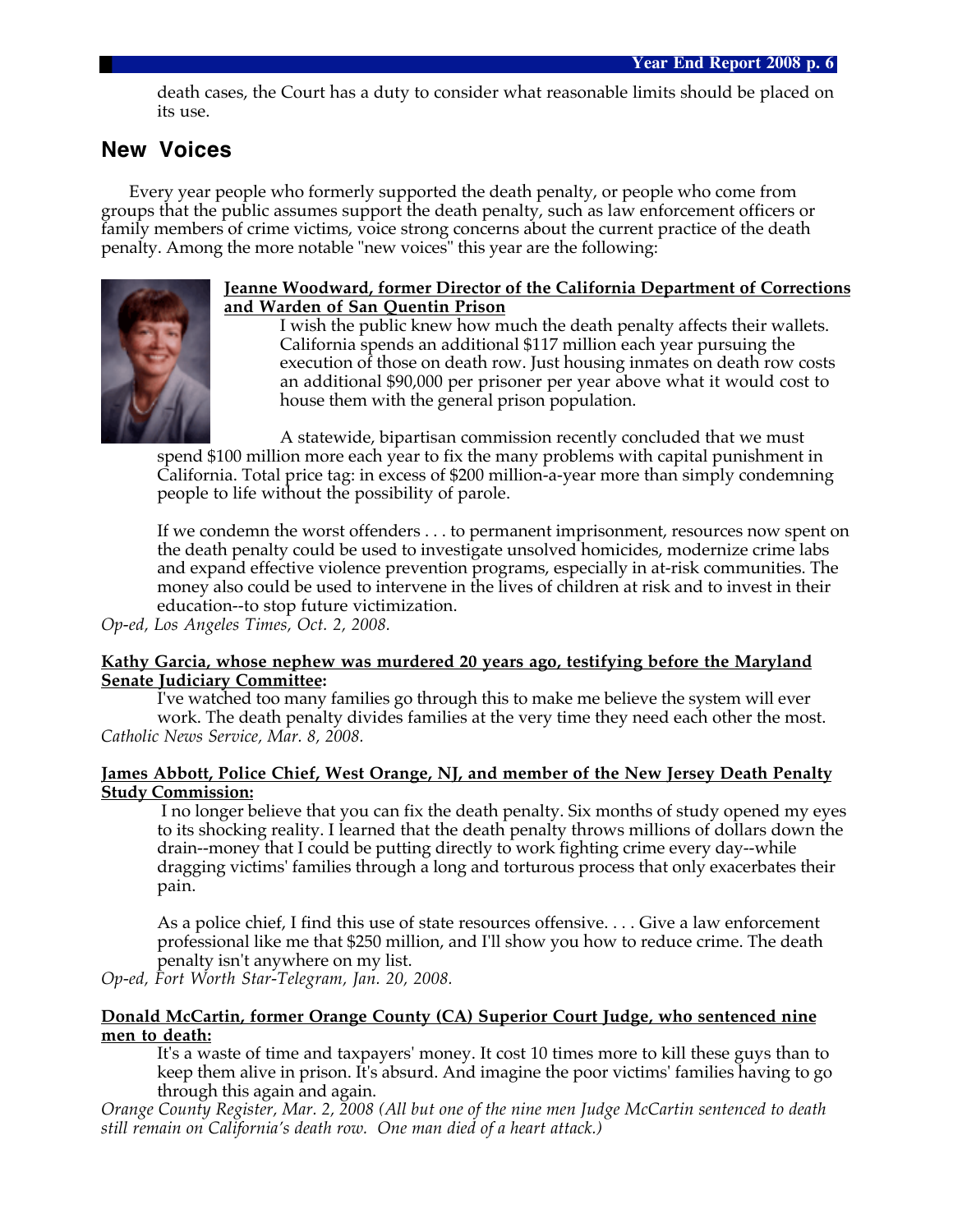#### **DEATH ROW INMATES BY STATE** (Jan. 1, 2008)

| California                                              | 667            |
|---------------------------------------------------------|----------------|
| Florida                                                 | 397            |
| Texas                                                   | 373            |
| Pennsylvania                                            | 228            |
| Alabama                                                 | 203            |
| Ohio                                                    | 188            |
| N. Carolina                                             | 173            |
| Arizona                                                 | 126            |
| Georgia                                                 | 107            |
| <b>Tennessee</b>                                        | 102            |
| Louisiana                                               | 88             |
| Oklahoma                                                | 84             |
| Nevada                                                  | 77             |
| Mississippi                                             | 64             |
| S. Carolina                                             | 63             |
| U. S. Government                                        | 51             |
| Missouri                                                | 48             |
| Arkansas                                                | 40             |
| Kentucky                                                | 39             |
| Oregon                                                  | 35             |
| Virginia                                                | 21             |
| Delaware                                                | 19             |
| Idaho                                                   | 19             |
| Indiana                                                 | 19             |
| Illinois                                                | 13             |
| Nebraska                                                | 10             |
| Connecticut                                             | 9              |
| Kansas                                                  | 9              |
| U.S. Military                                           | 9              |
| Utah                                                    | 9              |
| Washington                                              | 9              |
| Maryland                                                | 6              |
| South Dakota                                            |                |
| Colorado                                                | 3<br>2         |
| Montana                                                 | $\overline{c}$ |
| <b>New Mexico</b>                                       | $\overline{c}$ |
| Wyoming                                                 | $\overline{c}$ |
| New Jersey*                                             | 0              |
| New York*                                               |                |
| <b>Total death row</b>                                  | 3,309          |
| (7 inmates in the national total                        |                |
| received two death sentences from<br>different states.) |                |
| *States now without the death                           |                |
| penalty                                                 |                |



#### **Sen. Joseph Tydings, former U.S. Senator and prosecutor:**

As a lawyer and former U.S. attorney, I have both prosecuted and defended death penalty cases. As a member of the Maryland House of Delegates and as a U.S. senator, I have studied and dealt

with this issue for more than 40 years. While I have never been philosophically opposed to the death penalty, and have supported it in special cases, I now have deep concerns about the failures in our criminal justice system in capital cases. . . .

We must honor America's fundamental democratic and constitutional principle that innocent people shall not be executed. The penalty for conviction in capital cases should be changed to life imprisonment without the possibility of parole until we are willing or able to provide the resources to stop these frightfully tragic miscarriages of justice." *Op-ed, Baltimore Sun, Aug. 22, 2008.*

#### **Editorial, Richmond (VA) Times-Dispatch, which formerly supported the death penalty:**

The only affirmative case that can be made on behalf of killing someone instead of locking him away forever is the sentiment that certain heinous fiends deserve to die. Indeed they do; indeed, they deserve much worse than that, and their death is certainly no great loss to the world. But the judicial system does not exist to mete out divine retribution.

Those who believe in limited government also should believe government ought to limit itself to protecting the public--and ought to refrain from playing God. We long have supported capital punishment. . . . To put a new spin on an old conservative trope: If it is not necessary to execute, then is it necessary not to execute? The question is growing tougher. *Editorial, January 22, 2008.*

## **International Concerns**

U.S. relations with the world community were dealt a setback when the U.S. Supreme Court, by a 5-4 vote, allowed a foreign national from Mexico to be executed in Texas, despite an order by the International Court of Justice (ICJ) forbidding the execution. The Supreme Court majority conceded that the execution would violate a binding legal obligation of the United States, and this point

was accepted by all parties to the case, by every state or federal judge who considered the case, and by all international law authorities, in and outside the United States. President Bush had ordered compliance with the ICJ's ruling that the Vienna Convention on Consular Relations required a review of Jose Medellin's case, but the Supreme Court held that Texas' procedural rules regarding the timing of appeals took precedence over the treaty commitments of the United States. Medellin was executed on August 5. At least 50 other Mexican nationals on U.S. death rows who were included in the ICJ's ruling may now face a similar fate.